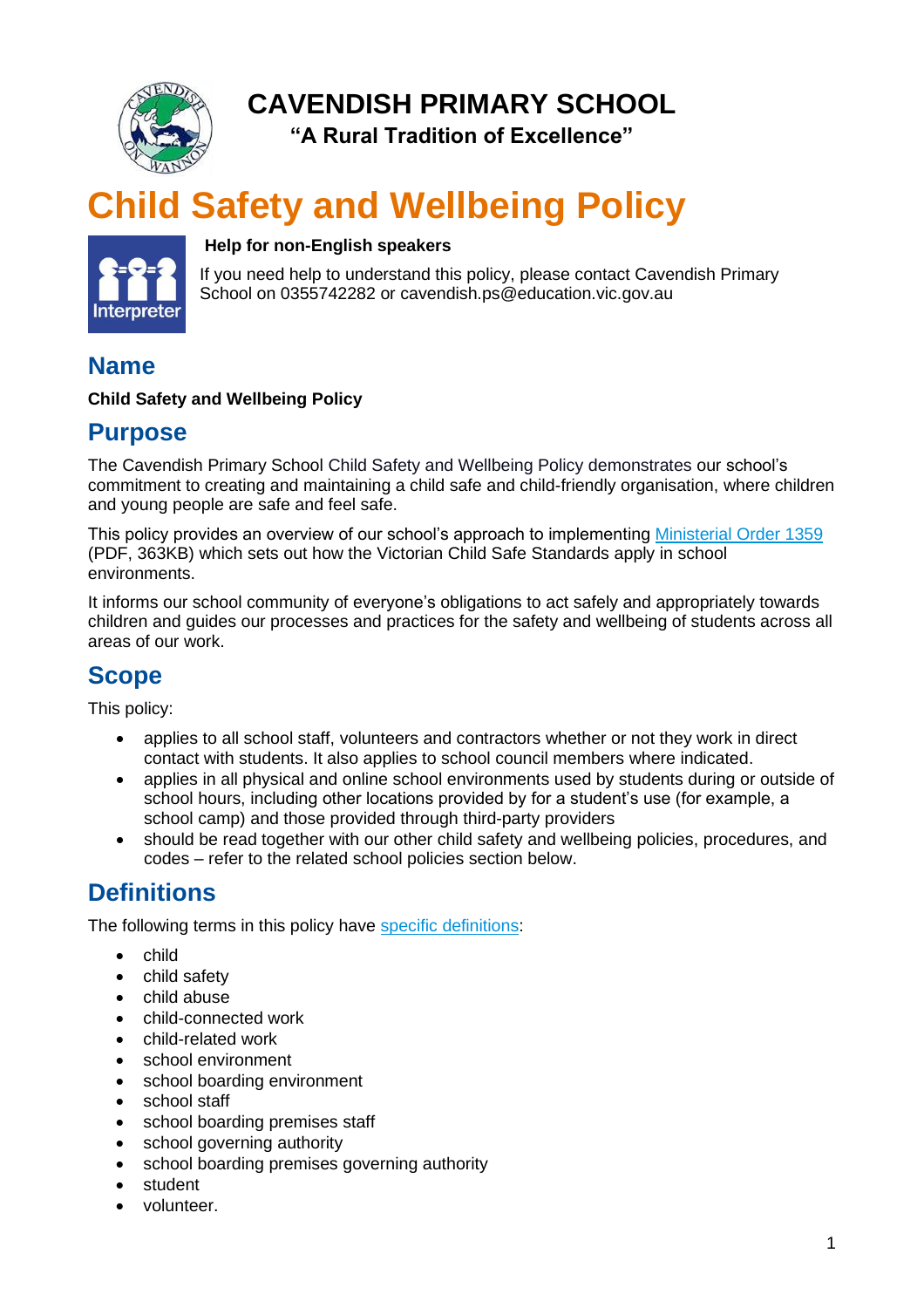# **Statement of commitment to child safety**

Cavendish Primary School is a child safe organisation which welcomes all children, young people and their families.

We are committed to providing environments where our students are safe and feel safe, where their participation is valued, their views respected, and their voices are heard about decisions that affect their lives. Our child safe policies, strategies and practices are inclusive of the needs of all children and students.

We have no tolerance for child abuse and take proactive steps to identify and manage any risks of harm to students in our school environments.

We promote positive relationships between students and adults and between students and their peers. These relationships are based on trust and respect.

We take proactive steps to identify and manage any risk of harm to students in our school environment. When child safety concerns are raised or identified, we treat these seriously and respond promptly and thoroughly.

Particular attention is given to the child safety needs of Aboriginal students, those from culturally and linguistically diverse backgrounds, international students, students with disabilities, those unable to live at home, children and young people who identify as lesbian, gay, bisexual, trans and gender diverse, intersex and queer (LGBTIQ+) and other students experiencing risk or vulnerability. Inappropriate or harmful behaviour targeting students based on these or other characteristics, such as racism or homophobia, are not tolerated at our school, and any instances identified will be addressed with appropriate consequences.

Child safety is a shared responsibility. Every person involved in our school has an important role in promoting child safety and wellbeing and promptly raising any issues or concerns about a child's safety.

We are committed to regularly reviewing our child safe practices, and seeking input from our students, families, staff, and volunteers to inform our ongoing strategies.

### **Roles and responsibilities**

#### **School leadership team**

Our school leadership team (comprising the principal and classroom teachers) is responsible for ensuring that a strong child safe culture is created and maintained, and that policies and practices are effectively developed and implemented in accordance with Ministerial Order 1359.

Principals and assistant principals will:

- ensure effective child safety and wellbeing governance, policies, procedures, codes and practices are in place and followed
- model a child safe culture that facilitates the active participation of students, families and staff in promoting and improving child safety, cultural safety and wellbeing
- enable inclusive practices where the diverse needs of all students are considered
- reinforce high standards of respectful behaviour between students and adults, and between students
- promote regular open discussion on child safety issues within the school community including at leadership team meetings, staff meetings and school council meetings
- facilitate regular professional learning for staff and volunteers (where appropriate) to build deeper understandings of child safety, cultural safety, student wellbeing and prevention of responding to abuse
- create an environment where child safety complaints and concerns are readily raised, and no one is discouraged from reporting an allegation of child abuse to relevant authorities.

#### **School staff and volunteers**

All staff and volunteers will: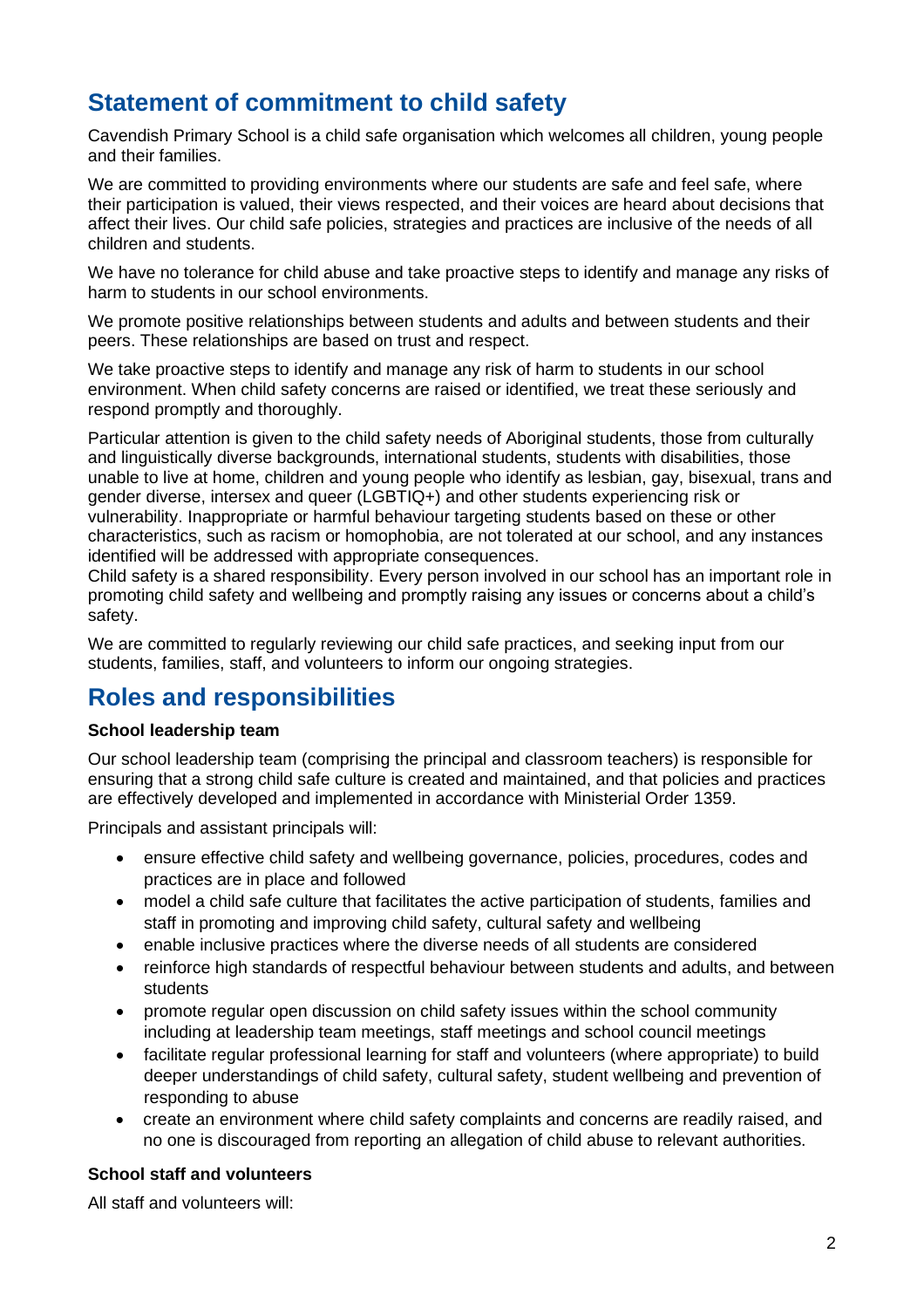- participate in child safety and wellbeing induction and training provided by the school or the Department of Education and Training, and always follow the school's child safety and wellbeing policies and procedures
- act in accordance with our [Child Safety Code of Conduct](http://cavendishps.vic.edu.au/child-safe-policies/)
- identify and raise concerns about child safety issues in accordance with our Child Safety [Responding and Reporting Obligations Policy and Procedures](http://cavendishps.vic.edu.au/child-safe-policies/) - including following the [Four](https://www.education.vic.gov.au/school/teachers/health/childprotection/Pages/report.aspx)  [Critical Actions for Schools](https://www.education.vic.gov.au/school/teachers/health/childprotection/Pages/report.aspx)
- ensure students' views are taken seriously and their voices are heard about decisions that affect their lives
- implement inclusive practices that respond to the diverse needs of students.

#### **School council**

In performing the functions and powers given to them under the *Education and Training Reform Act 2006*, school council members will:

- champion and promote a child safe culture with the broader school community
- ensure that child safety is a regular agenda item at school council meetings
- undertake annual training on child safety
- approve updates to, and act in accordance with the Child Safety Code of Conduct to the extent that it applies to school council employees and members
- when hiring school council employees, ensure that selection, supervision, and management practices are child safe. At our school, school council employment duties are delegated to the principal who is bound by this policy.

#### **Specific staff child safety responsibilities**

Cavendish Primary School has nominated the principal to implement our child safety policies and practices, including staff and volunteer training.

Our principal is the first point of contact for child safety concerns or queries and for coordinating responses to child safety incidents.

- The Principal is responsible for monitoring the school's compliance with the Child Safety and Wellbeing Policy. Anyone in our school community should approach the Principal if they have any concerns about the school's compliance with the Child Safety and Wellbeing Policy.
- The Principal is responsible for informing the school community about this policy, and making it publicly available
- Other specific roles and responsibilities are named in other child safety policies and procedures, including the Child Safety Code of Conduct, Child Safety Responding and Reporting Obligations (including Mandatory Reporting) Policy and Procedures, and Child Safety Risk Register.
- The Principal monitors the Child Safety Risk Register.

# **Child Safety Code of Conduct**

Our Child Safety Code of Conduct sets the boundaries and expectations for appropriate behaviours between adults and students. It also clarifies behaviours that are not acceptable in our physical and online environments.

We ensure that students also know what is acceptable and what is not acceptable so that they can be clear and confident about what to expect from adults in the school.

The [Child Safety Code of Conduct](http://cavendishps.vic.edu.au/child-safe-policies/) processes to report inappropriate behaviour.

# **Managing risks to child safety and wellbeing**

At our school we identify, assess and manage risks to child safety and wellbeing in our physical and online school environments. These risks are managed through our child safety and wellbeing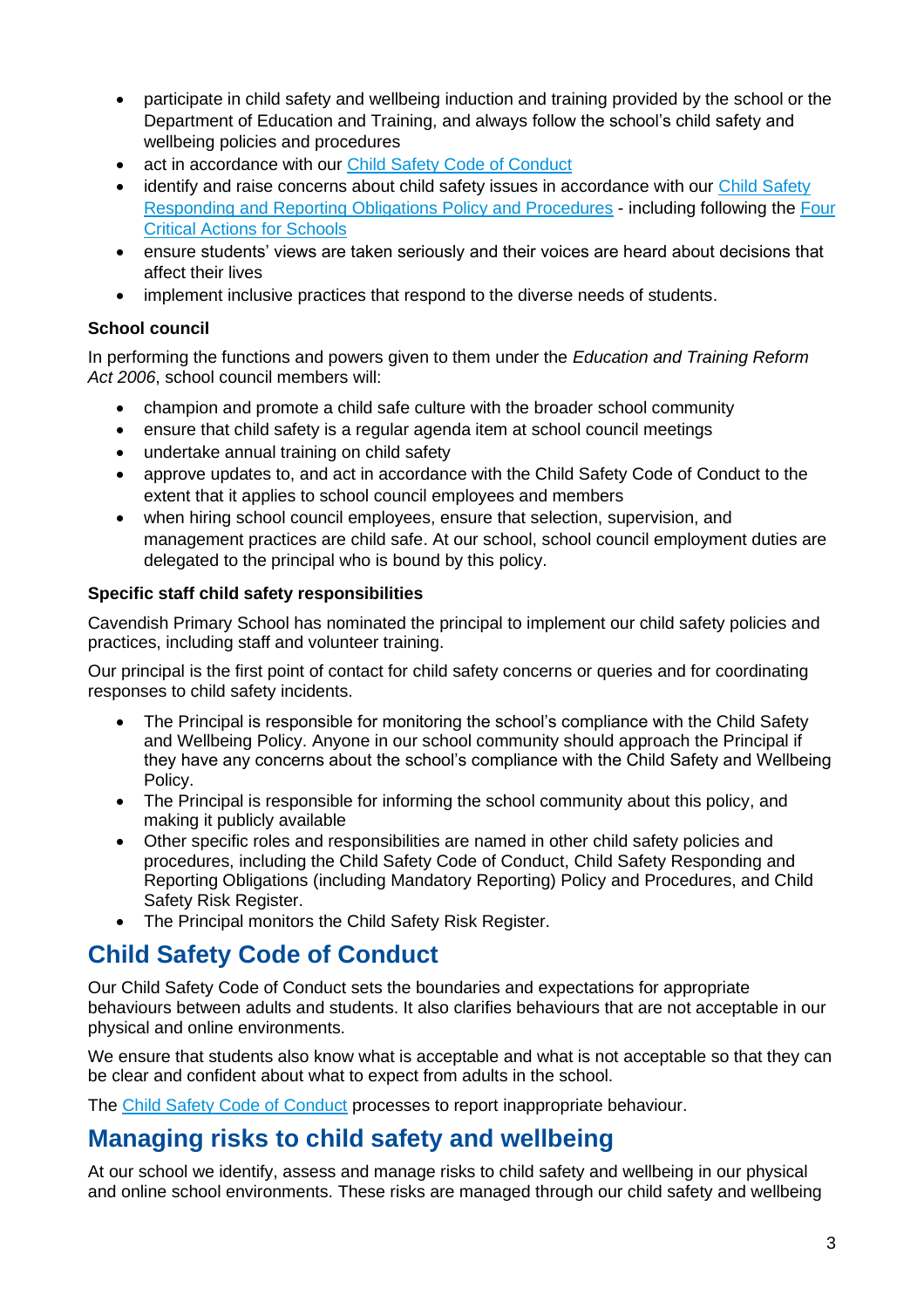policies, procedures and practices, and in our activity specific risk registers, such as those we develop for off-site overnight camps, adventure activities and facilities and services we contract through third party providers for student use.

Our Child Safety Risk Register is used to record any identified risks related to child abuse alongside actions in place to manage those risks. Our school leadership team will monitor and evaluate the effectiveness of the actions in the Child Safety Risk Register at least annually.

# **Establishing a culturally safe environment**

At Cavendish Primary School we are committed to establishing an inclusive and culturally safe school where the strengths of Aboriginal culture, values and practices are respected.

We think about how every student can have a positive experience in a safe environment. For Aboriginal students, we recognise the link between Aboriginal culture, identity and safety and actively create opportunities for Aboriginal students and the Aboriginal community to have a voice and presence in our school planning, policies, and activities.

We have developed the following strategies to promote cultural safety in our school community:

- ensure school policies, procedures, systems and processes together create a culturally safe and inclusive environment and meet the needs of Aboriginal children, students and their families
- actively support participation and inclusion in the school by Aboriginal children, students and their families
- Implement the [Koorie Education](https://www2.education.vic.gov.au/pal/koorie-education/policy) Policy and use Koorie Engagement Support [Officers](https://www.vic.gov.au/koorie-education-coordinator-contact-details) (KESOs) to provide advice to government schools about creating culturally inclusive learning environments

### **Student empowerment**

To support child safety and wellbeing at Cavendish Primary School we work to create an inclusive and supportive environment that encourages students and families to contribute to our child safety approach and understand their rights and their responsibilities.

Respectful relationships between students are reinforced and we encourage strong friendships and peer support in the school to ensure a sense of belonging implementing our whole school approach to Respectful Relationships, our student Code of Conduct and our school values.

We inform students of their rights through our whole school approach to Respectful Relationships and give them the skills and confidence to recognise unsafe situations with adults or other students and to speak up and act on concerns relating to themselves or their peers. We ensure our students know who to talk to if they are worried or feeling unsafe and we encourage them to share concerns with a trusted adult at any time. Students and families can also access information on how to report concerns at school though staff and the school office.

When the school is gathering information in relation to a complaint about alleged misconduct or abuse of a child, we will listen to the complainant's account and take them seriously, check our understanding of the complaint, support the student and keep them (and their parents and carers, as appropriate) informed about progress.

### **Family engagement**

Our families and the school community have an important role in monitoring and promoting children's safety and wellbeing and helping children to raise any concerns.

To support family engagement, at Cavendish Primary School we are committed to providing families and community with accessible information about our school's child safe policies and practices and involving them in our approach to child safety and wellbeing.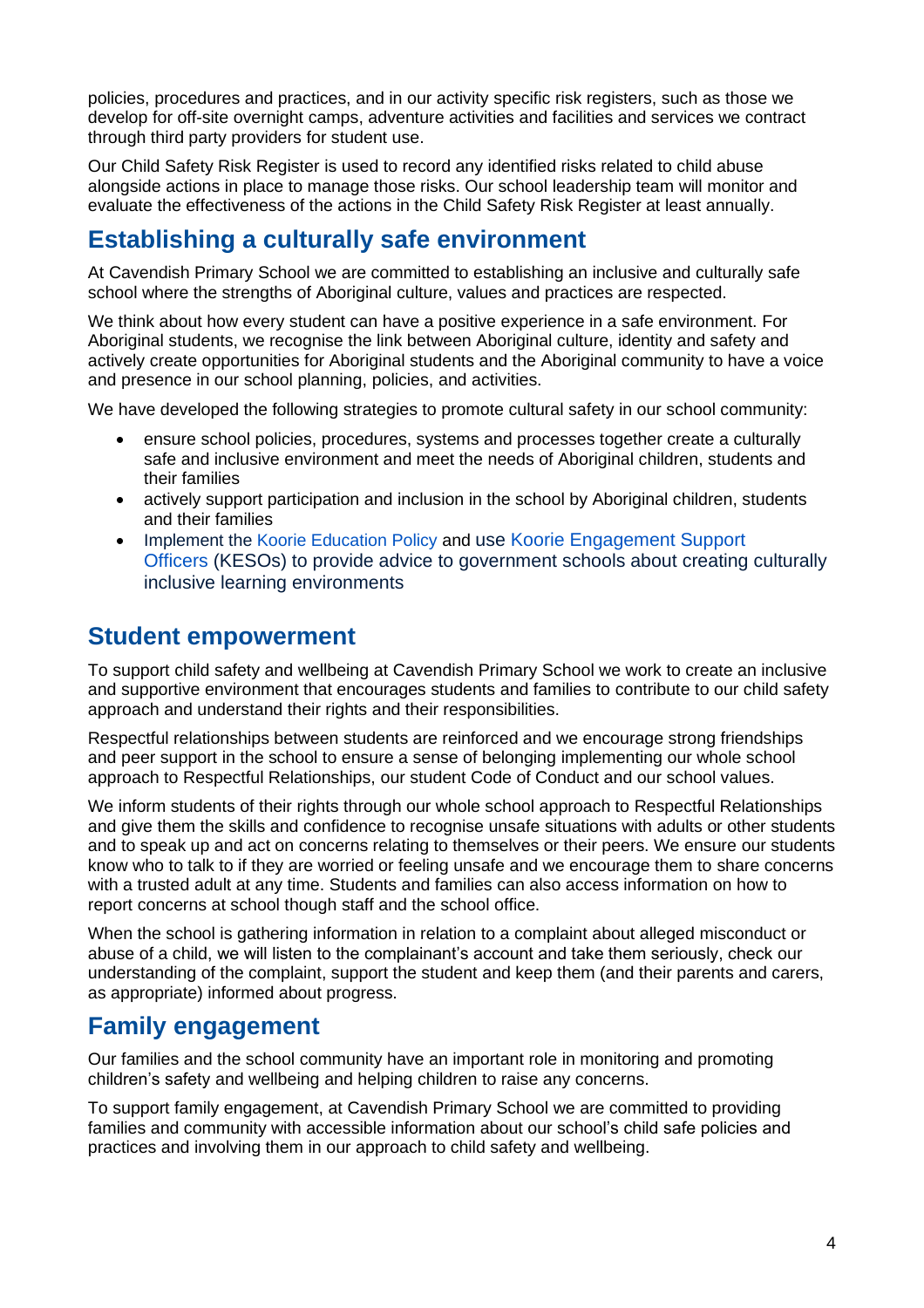We will create opportunities for families to have input into the development and review of our child safety policies and practices and encourage them to raise any concerns and ideas for improvement.

We do this by:

- seeking input from families and the community for example, through the school website, newsletters, other communications, school council, subcommittees of school council, student, staff, and parent meetings etc.
- all of our child safety policies and procedures will be available for students and parents at <http://cavendishps.vic.edu.au/child-safe-policies/> or can be printed off at the office if requested.
- Newsletters will inform families and the school community about any significant updates to our child safety policies or processes, and strategies or initiatives that we are taking to ensure student safety.
- PROTECT Child Safety posters will be displayed across the school

# **Diversity and equity**

As a child safe organisation, we celebrate the rich diversity of our students, families and community and promote respectful environments that are free from discrimination. Our focus is on wellbeing and growth for all.

We recognise that every child has unique skills, strengths and experiences to draw on.

We pay particular attention to individuals and groups of children and young people in our community with additional and specific needs. This includes tailoring our child safety strategies and supports to the needs of:

- Aboriginal children and young people
- children from culturally and linguistically diverse backgrounds
- children and young people with disabilities
- children unable to live at home or impacted by family violence
- international students
- children and young people who identify as LGBTIQ+.

Our Student Wellbeing and Engagement Policy can be found here <http://cavendishps.vic.edu.au/school-policies/>

# **Suitable staff and volunteers**

At Cavendish Primary School, we apply robust child safe recruitment, induction, training, and supervision practices to ensure that all staff, contractors, and volunteers are suitable to work with children.

#### **Staff recruitment**

When recruiting staff, we follow the Department of Education and Training's recruitment policies and guidelines, available on the Policy and Advisory Library (PAL) at:

- [Recruitment in Schools](https://www2.education.vic.gov.au/pal/recruitment-schools/overview)
- [Suitability for Employment Checks](https://www2.education.vic.gov.au/pal/suitability-employment-checks/overview)
- [School Council Employment](https://www2.education.vic.gov.au/pal/school-council-employment/overview)
- [Contractor OHS Management.](https://www2.education.vic.gov.au/pal/contractor-ohs-management/policy)

When engaging staff to perform child-related work, we:

- sight, verify and record the person's Working with Children clearance or equivalent background check such as a Victorian teaching registration
- collect and record:
	- $\circ$  proof of the person's identity and any professional or other qualifications
	- $\circ$  the person's history of working with children
	- o references that address suitability for the job and working with children.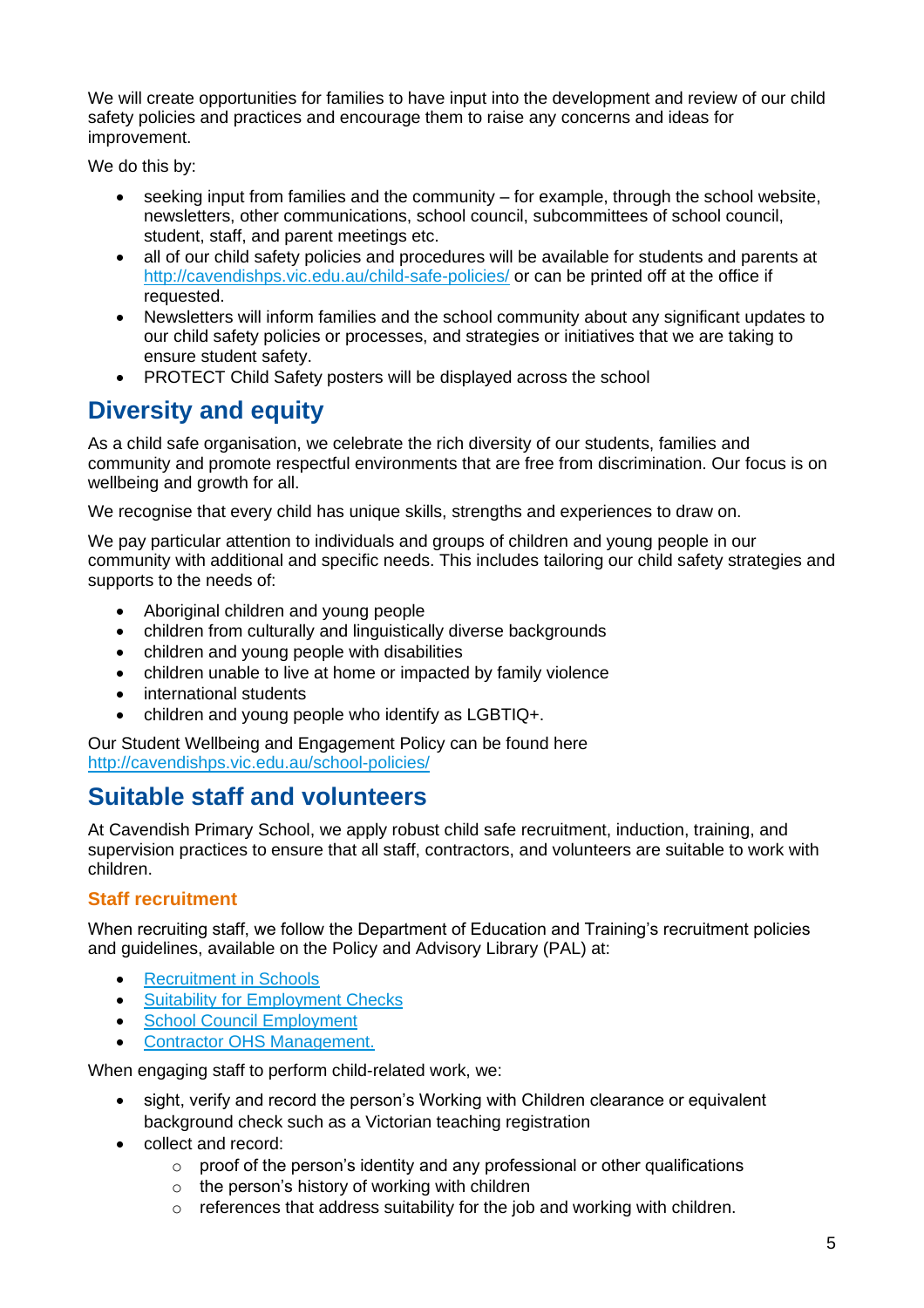$\circ$  references that address suitability for the job and working with children.

### **Staff induction**

All newly appointed staff will be expected to participate in our child safety and wellbeing induction program. The program will include a focus on:

- the Child Safety and Wellbeing Policy (this document)
- the Child Safety Code of Conduct
- the Child Safety Responding and Reporting Obligations (including Mandatory Reporting) Policy and Procedures and
- any other child safety and wellbeing information that school leadership considers appropriate to the nature of the role.

#### **Ongoing supervision and management of staff**

All staff engaged in child-connected work will be supervised appropriately to ensure that their behaviour towards children is safe and appropriate.

Staff will be monitored and assessed to ensure their continuing suitability for child-connected work. This will be done by regular performance reviews.

Inappropriate behaviour towards children and young people will be managed swiftly and in accordance with our school and department policies and our legal obligations. Child safety and wellbeing will be paramount.

#### **Suitability of volunteers**

All volunteers are required to comply with our [Volunteers Policy,](http://cavendishps.vic.edu.au/school-policies/) which describes how we assess the suitability of prospective volunteers and outlines expectations in relation to child safety and wellbeing induction and training, and supervision and management.

### **Child safety knowledge, skills and awareness**

Ongoing training and education are essential to ensuring that staff understand their roles and responsibilities and develop their capacity to effectively address child safety and wellbeing matters.

In addition to the child safety and wellbeing induction, our staff will participate in a range of training and professional learning to equip them with the skills and knowledge necessary to maintain a child safe environment.

Staff child safety and wellbeing training will be delivered at least annually and will include guidance on:

- our school's child safety and wellbeing policies, procedures, codes, and practices
- completing the Protecting Children [Mandatory Reporting and Other](http://elearn.com.au/det/protectingchildren/) Legal Obligations online module annually
- recognising indicators of child harm including harm caused by other children and students
- responding effectively to issues of child safety and wellbeing and supporting colleagues who disclose harm
- how to build culturally safe environments for children and students
- information sharing and recordkeeping obligations
- how to identify and mitigate child safety and wellbeing risks in the school environment.

Other professional learning and training on child safety and wellbeing, for example, training for our volunteers, will be tailored to specific roles and responsibilities and any identified or emerging needs or issues.

#### **School council training and education**

To ensure our school council is equipped with the knowledge required to make decisions in the best interests of student safety and wellbeing, and to identify and mitigate child safety and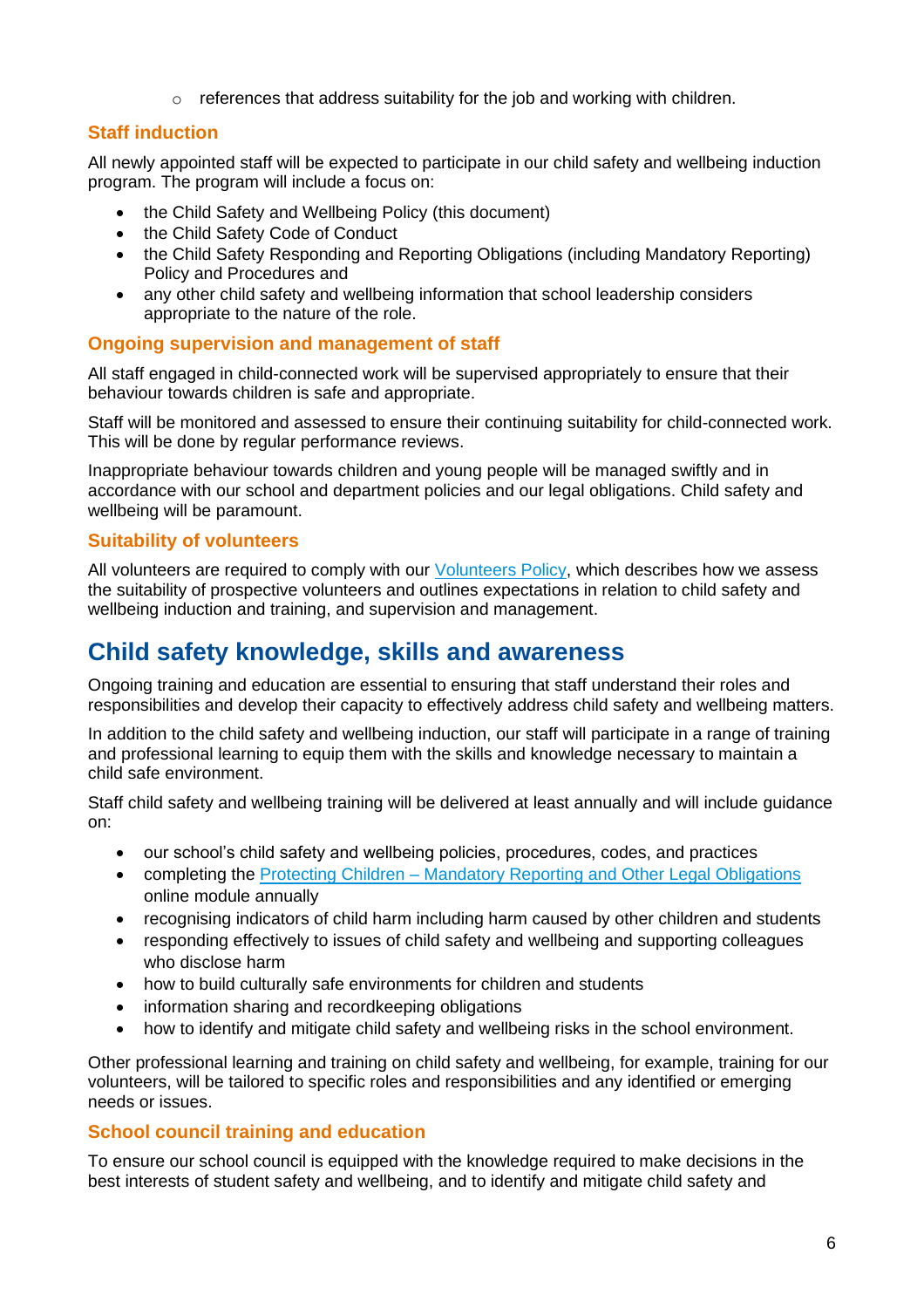wellbeing risks in our school environment, the council is trained at least annually. Training includes guidance on:

- individual and collective obligations and responsibilities for implementing the Child Safe Standards and managing the risk of child abuse
- child safety and wellbeing risks in our school environment
- Cavendish Primary School child safety and wellbeing policies, procedures, codes and practices

# **Complaints and reporting processes**

Cavendish Primary School fosters a culture that encourages staff, volunteers, students, parents, and the school community to raise concerns and complaints. This makes it more difficult for breaches of the code of conduct, misconduct or abuse to occur and remain hidden.

We have clear pathways for raising complaints and concerns and responding and this is documented in our school's Complaint Policy. The Complaints Policy can be found at [http://cavendishps.vic.edu.au/school-policies/.](http://cavendishps.vic.edu.au/school-policies/)

If there is an incident, disclosure, allegation or suspicion of child abuse, all staff and volunteers (including school council employees) must follow our Child [Safety Responding and Reporting](http://cavendishps.vic.edu.au/child-safe-policies/)  [Obligations Policy and Procedures.](http://cavendishps.vic.edu.au/child-safe-policies/) Our policy and procedures address complaints and concerns of child abuse made by or in relation to a child or student, school staff, volunteers, contractors, service providers, visitors or any other person while connected to the school.

As soon as any immediate health and safety concerns are addressed, and relevant school staff have been informed, we will ensure our school follows:

- the [Four Critical Actions](https://www.education.vic.gov.au/Documents/about/programs/health/protect/FourCriticalActions_ChildAbuse.pdf) for complaints and concerns relating to adult behaviour towards a child
- the [Four Critical Actions: Student Sexual Offending](https://www.education.vic.gov.au/school/teachers/health/childprotection/Pages/stusexual.aspx) for complaints and concerns relating to student sexual offending

Our [Student Wellbeing and Engagement Policy](http://cavendishps.vic.edu.au/school-policies/) and Bullying Prevention Policy cover complaints and concerns relating to student physical violence or other harmful behaviours.

### **Communications**

Cavendish Primary School is committed to communicating our child safety strategies to the school community through:

- ensuring that key child safety and wellbeing policies are available on our website including the Child Safety and Wellbeing Policy (this document), Child Safety Code of Conduct, and the Child Safety Responding and Reporting Obligations (including Mandatory Reporting) Policy and Procedure
- displaying PROTECT posters around the school
- updates in our school newsletter
- ensuring that child safety is a regular agenda item at school leadership meetings, staff meetings and school council meetings.

# **Privacy and information sharing**

Cavendish Primary School collects, uses, and discloses information about children and their families in accordance with Victorian privacy laws, and other relevant laws. For information on how our school collects, uses and discloses information refer to: [Schools' Privacy Policy.](https://www.education.vic.gov.au/Pages/schoolsprivacypolicy.aspx)

### **Records management**

We acknowledge that good records management practices are a critical element of child safety and wellbeing and manage our records in accordance with the Department of Education and Training's policy: [Records Management –](https://www2.education.vic.gov.au/pal/records-management/policy) School Records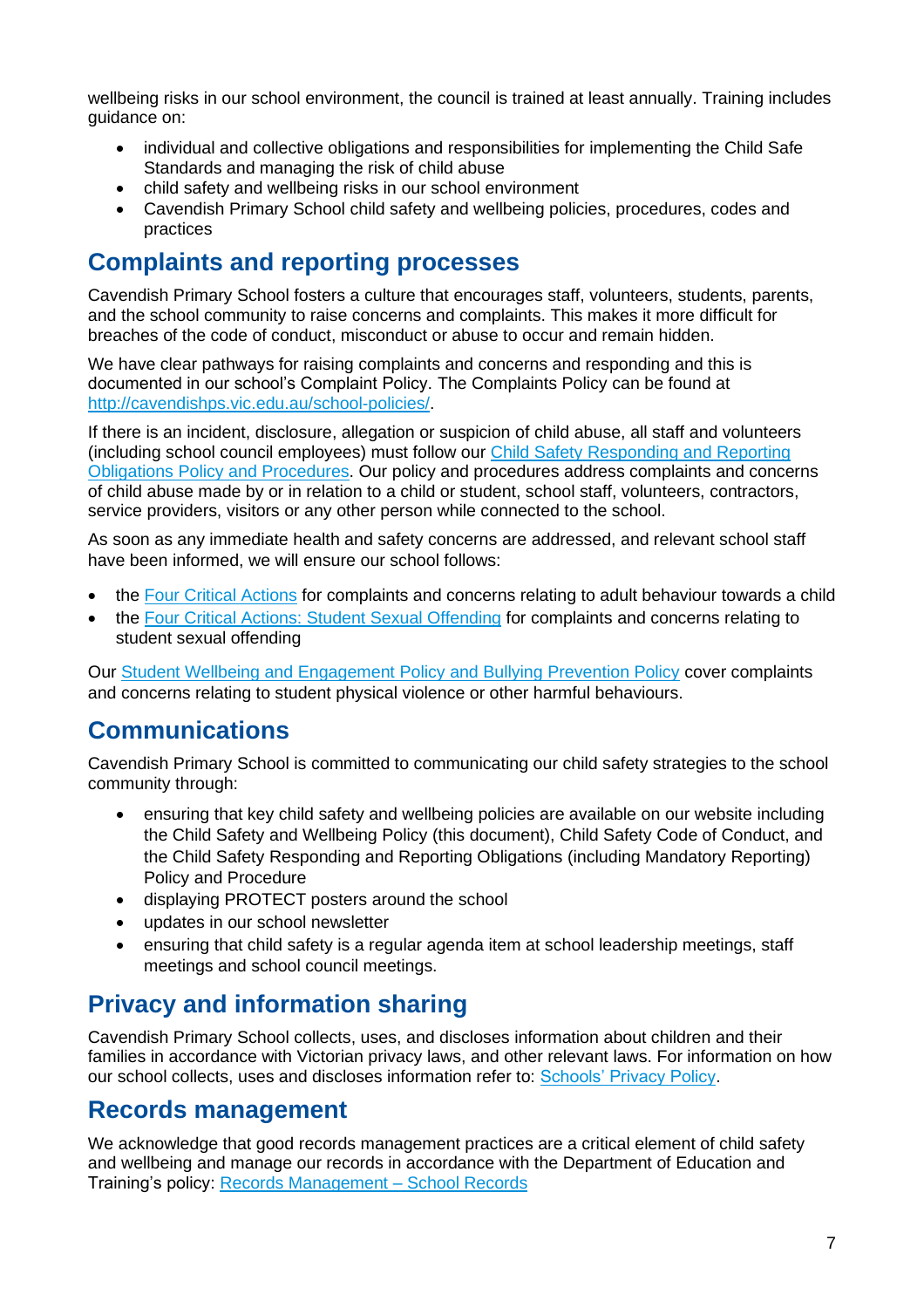# **Review of child safety practices**

At Cavendish Primary School we have established processes for the review and ongoing improvement of our child safe policies, procedures, and practices.

We will:

- review and improve our policy every 2 years or after any significant child safety incident
- analyse any complaints, concerns, and safety incidents to improve policy and practice
- act with transparency and share pertinent learnings and review outcomes with school staff and our school community.

### **Related policies and procedures**

This Child Safety and Wellbeing Policy is to be read in conjunction with other related school policies, procedures, and codes. These include our:

- Bullying Prevention Policy
- Child Safety Responding and Reporting Obligations Policy and Procedures
- Child Safety Code of Conduct
- Complaints Policy
- Digital Learning Policy
- Inclusion and Diversity Policy
- Student Wellbeing and Engagement Policy
- Visitors Policy
- Volunteers Policy

#### **Related Department of Education and Training policies**

- [Bullying Prevention and Response Policy](https://www2.education.vic.gov.au/pal/bullying-prevention-response/policy)
- [Child and Family Violence Information Sharing Schemes](https://www2.education.vic.gov.au/pal/information-sharing-schemes/policy)
- [Complaints Policy](https://www2.education.vic.gov.au/pal/complaints/policy)
- [Contractor OHS Management Policy](https://www2.education.vic.gov.au/pal/contractor-ohs-management/policy)
- [Digital Learning in Schools Policy](https://www2.education.vic.gov.au/pal/digital-learning/policy)
- [Family Violence Support](https://www2.education.vic.gov.au/pal/family-violence-support/policy)
- [Protecting Children: Reporting Obligations Policy](https://www2.education.vic.gov.au/pal/protecting-children/policy)
- [Policy and Guidelines for Recruitment in Schools](https://www2.education.vic.gov.au/pal/recruitment-schools/policy-and-guidelines)
- [Reportable Conduct Policy](https://www2.education.vic.gov.au/pal/reportable-conduct-scheme/policy)
- Student [Wellbeing and Engagement Policy](https://www2.education.vic.gov.au/pal/student-engagement/policy)
- [Supervision of Students Policy](https://www2.education.vic.gov.au/pal/supervision-students/policy)
- [Visitors in Schools Policy](https://www2.education.vic.gov.au/pal/visitors/policy)
- [Volunteers in Schools Policy](https://www2.education.vic.gov.au/pal/volunteers/policy)
- [Working with Children and other Suitability Checks for School Volunteers and Visitors](https://www2.education.vic.gov.au/pal/suitability-checks/policy)

#### **Other related documents**

- [Identifying and Responding to All Forms of Abuse in Victorian Schools](https://www.education.vic.gov.au/Documents/about/programs/health/protect/ChildSafeStandard5_SchoolsGuide.pdf)
- [Four Critical Actions for Schools](https://www.education.vic.gov.au/Documents/about/programs/health/protect/FourCriticalActions_ChildAbuse.pdf)
- [Identifying and Responding to Student Sexual Offending](https://www.education.vic.gov.au/Documents/about/programs/health/protect/SSO_Policy.pdf)
- [Four Critical Actions for Schools: Responding to Student Sexual Offending](https://www.education.vic.gov.au/Documents/about/programs/health/protect/FourCriticalActions_SSO.pdf)
- [Recording your actions: Responding to suspected](https://www.education.vic.gov.au/Documents/about/programs/health/protect/PROTECT_Schoolstemplate.pdf) child abuse A template for Victorian [schools](https://www.education.vic.gov.au/Documents/about/programs/health/protect/PROTECT_Schoolstemplate.pdf)

### **Policy status and review**

The Principal is responsible for reviewing and updating the Child Safety and Wellbeing Policy at least every two years. The review will include input from students, parents/carers and the school community.